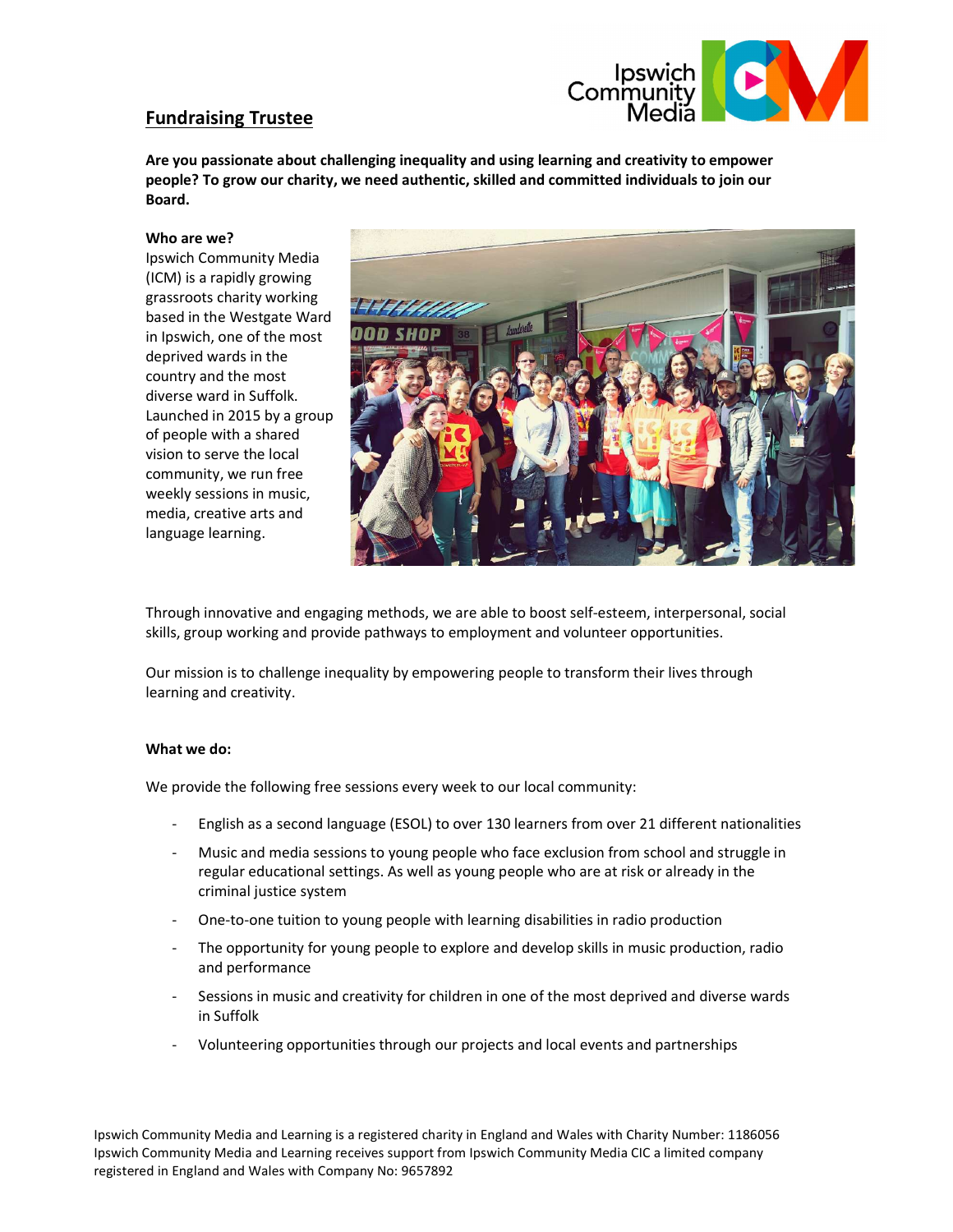## What we're looking for



ICM is looking to recruit a new Trustee with Fundraising experience to our Board to support our efforts to diversify our income streams, identify and engage new supporters and develop a Digital Fundraising Strategy.

We encourage applications from a wide range of candidates including those with relevant lived experience. We welcome applications from individuals regardless of their race, ethnicity, sexual orientation, religion, age, gender or disability. As part of our commitment to racial justice we particularly welcome applications from Black, Asian and Minority Ethnic candidates.

## What you will be doing

- Working with the Senior Management Team to support the development of a Fundraising strategy
- Contributing knowledge of fundraising techniques and strategies
- Networking on behalf of the charity to solicit funds on a peer to peer basis
- Build relationships with potential corporate partners and other key influencers
- Contributing to the development of all aspects of the charity including governance, promotion and fundraising
- Ensuring compliance with constitutional and governance requirements and Charity Commission guidance
- Being an active committee member by attending meetings and contributing ideas
- Using your skills, experience and local contacts to promote our work
- Being a positive advocate for ICM and encouraging others to support our work
- Safeguarding the reputation and values of our charity

## What's in it for you

- Use your skills and experience to contribute to the success of our charity and make a positive difference to local people's lives
- Meet like-minded people and enjoy being part of a team
- Enhance your CV by developing new skills and gaining valuable experience
- We'll support you to develop in your volunteering role and provide you with relevant training
- We'll give you a reference for your future work or volunteering
- We provide out-of-pocket travel expenses

## Person specification

- Fundraising experience for a charitable or non-profit organisation
- An understanding of the challenges facing small to medium UK charities in maximising income streams & donor cultivation A commitment to the organisation
- A thorough understanding of the Code of Fundraising Practice.
- A willingness to devote the necessary time and effort
- Strategic vision
- Good, independent judgement
- An ability to think creatively

Ipswich Community Media and Learning is a registered charity in England and Wales with Charity Number: 1186056 Ipswich Community Media and Learning receives support from Ipswich Community Media CIC a limited company registered in England and Wales with Company No: 9657892